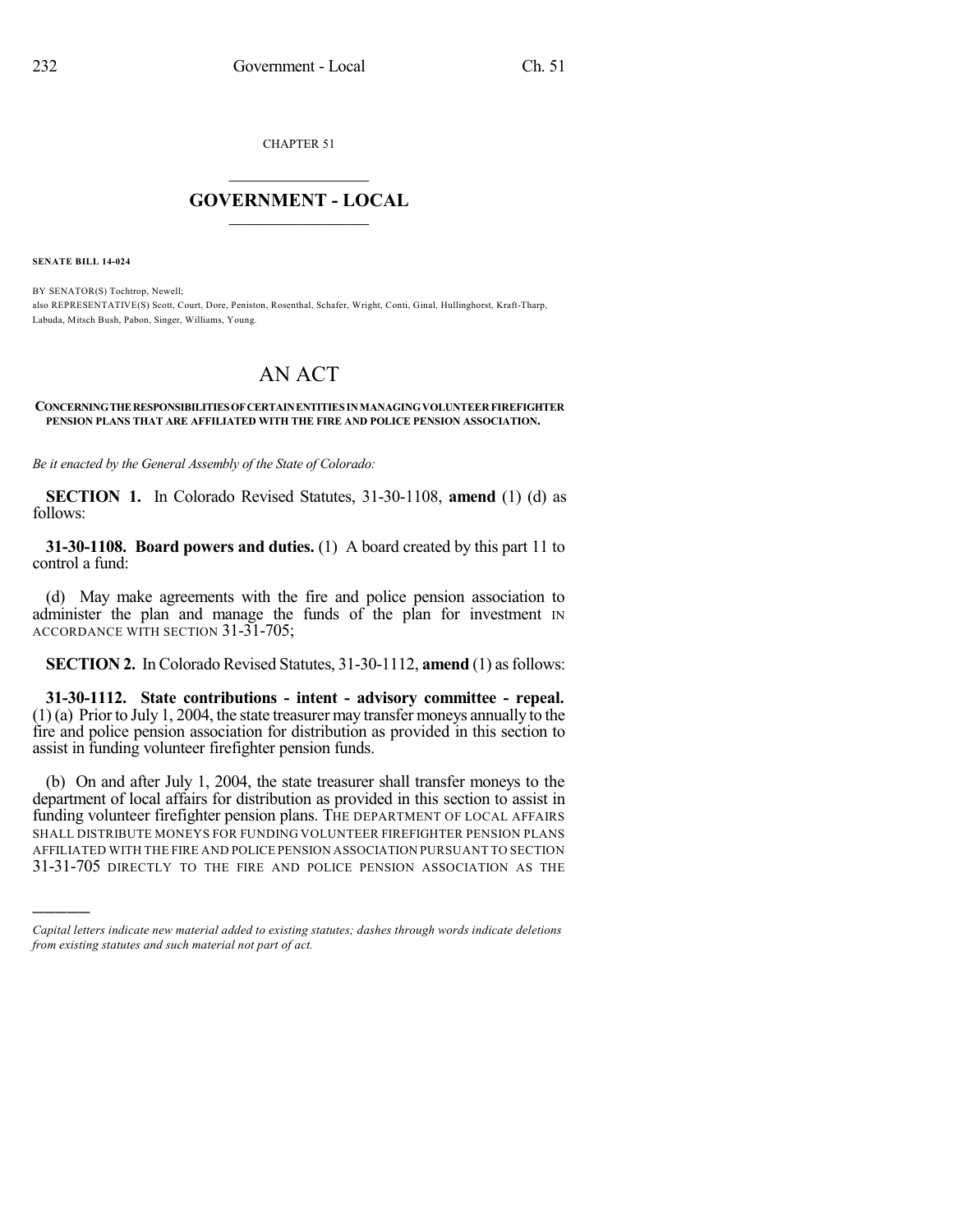ADMINISTRATOR OF THE PLAN. THE ASSOCIATION SHALL CREDIT THE TRANSFERRED MONEYS TO THE ASSETS OF THE PLAN FOR WHICH THEY ARE TRANSFERRED.

**SECTION 3.** In Colorado Revised Statutes, **amend** 31-31-705 as follows:

**31-31-705. Affiliationby volunteer pension plans.**(1) The board is authorized to make AFFILIATION agreements with governing bodies that provide pension plans for volunteer firefighters to administer such plans and manage the funds of such plans for investment. THE FIRE AND POLICE PENSION ASSOCIATION MAY REQUIRE PERIODIC RENEWAL OF THE AGREEMENT.

(2) THE FIRE AND POLICE PENSION ASSOCIATION HAS THE FOLLOWING RESPONSIBILITIES IN CONNECTION WITH A VOLUNTEER FIREFIGHTER PENSION PLAN THAT HAS AN AGREEMENT WITH THE ASSOCIATION PURSUANT TO SUBSECTION (1) OF THIS SECTION:

(a) INVESTING THE ASSETS OF THE PLAN, INCLUDING DETERMINING THE ALLOCATION OF ASSETS;

(b) COLLECTING AND ACCOUNTING FOR CONTRIBUTIONS TO THE PLAN;

(c) DISTRIBUTING BENEFITS PROVIDED UNDER THE PLAN AS DIRECTED BY THE GOVERNING BODY OR ITS AGENT AND ISSUING TAX FORMS AND FILING TAX REPORTS REGARDING DISTRIBUTIONS;

(d) CONDUCTING ACTUARIAL VALUATIONS AND FINANCIAL AUDITS OF THE PLAN ON AT LEAST A BIANNUAL BASIS OR AS REQUIRED BY REGULATORY BODIES OR BY LAW;

(e) MAINTAINING RECORDS AND REPORTING THE INVESTMENTS, ASSETS, AND BENEFITS OF THE PLAN AS REQUIRED BY STATUTE OR BY REGULATORY BODIES;

(f) AUTHORIZING THE PAYMENT OF EXPENSES OF THE PLAN FROM THE ASSETS OF THE PLAN. ANY EXPENSES THAT ARE INCURRED BY THE FIRE AND POLICE PENSION ASSOCIATION THAT ARE DIRECTLY RELATED TO THE ASSOCIATION'S ADMINISTRATION OF THE PLAN SHALL BE PAID FROM THAT PLAN'S ASSETS. ANY EXPENSES INCURRED BY THE ASSOCIATION THAT ARE ATTRIBUTABLE TO MORE THAN ONE PLAN ADMINISTERED BY THE ASSOCIATION SHALL BE ALLOCATED TO EACH PLAN ON AN EQUITABLE BASIS AS DETERMINED BY THE ASSOCIATION.THE ALLOCATED EXPENSE SHALL BE PAID FROM THE ASSETS OF EACH PLAN.

(g) TAKING SUCH OTHER ACTIONS AS MAY BE ALLOWED OR REQUIRED BY STATUTE.

(3) THE GOVERNING BODY OF A VOLUNTEER PENSION PLAN OR ITS LOCAL PENSION BOARD HAS THE FOLLOWING RESPONSIBILITIES WHEN THE PLAN IS AFFILIATED WITH THE FIRE AND POLICE PENSION ASSOCIATION PURSUANT TO SUBSECTION (1) OF THIS SECTION:

(a) ESTABLISHING ELIGIBILITY FOR AND THE AMOUNT OF BENEFITS TO BE RECEIVED BY MEMBERS AND BENEFICIARIES OF THE PLAN, INCLUDING THE